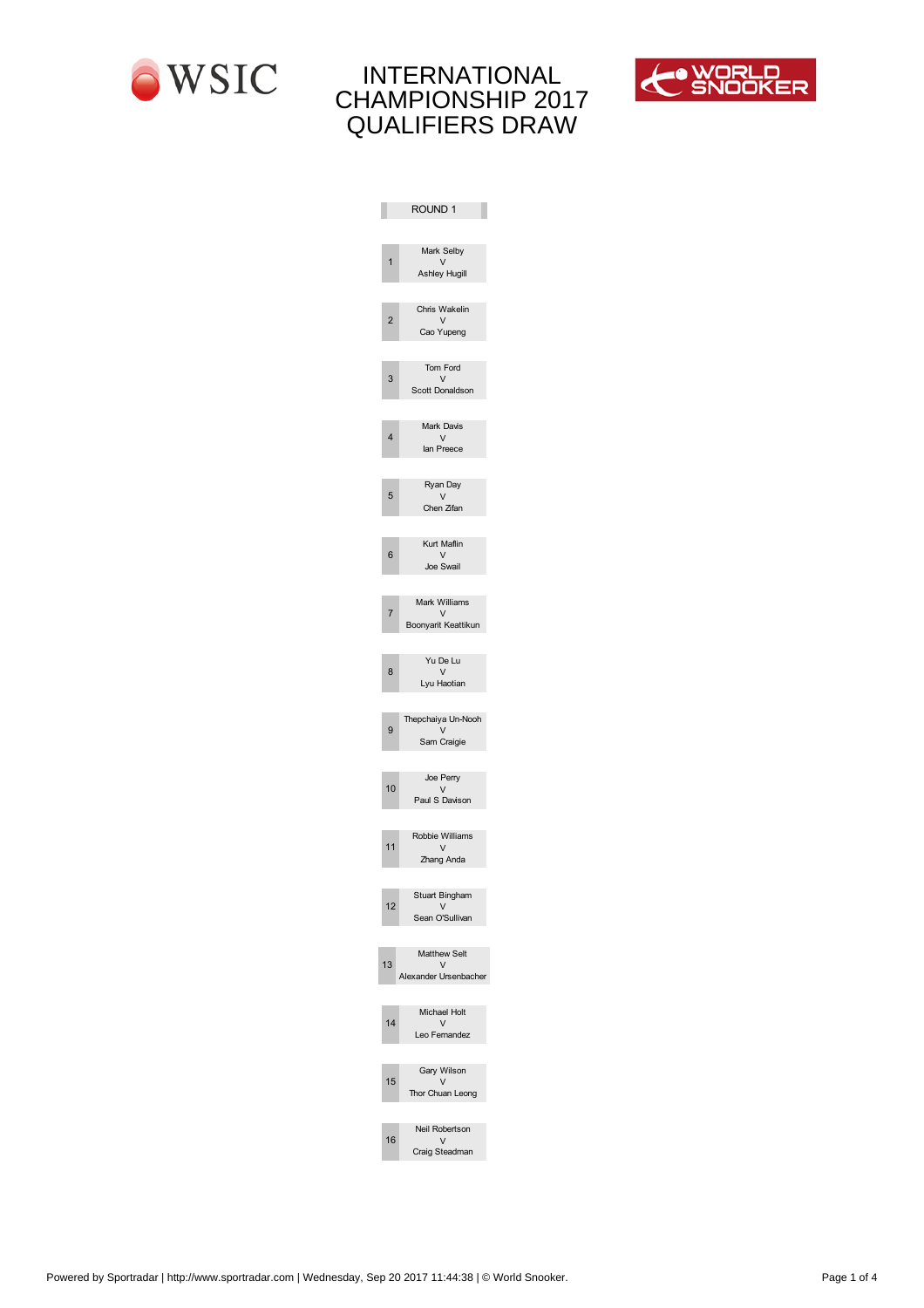



|                         | ROUND 1                        |
|-------------------------|--------------------------------|
|                         |                                |
| 17                      | Shaun Murphy                   |
|                         | V<br>Matthew Bolton            |
|                         |                                |
| 18                      | Alfie Burden<br>$\vee$         |
|                         | Mei Xi Wen                     |
|                         |                                |
| 19                      | Alan McManus<br>V              |
|                         | Rod Lawler                     |
|                         |                                |
| 20                      | Fergal O'Brien<br>$\vee$       |
|                         | Zhang Yong                     |
|                         |                                |
| 21                      | Ali Carter<br>$\vee$           |
|                         | Jamie Curtis-Barrett           |
|                         |                                |
| 22                      | Andrew Higginson<br>$\vee$     |
|                         | Josh Boileau                   |
|                         |                                |
| $\overline{\mathbf{c}}$ | Stephen Maguire<br>V           |
|                         | Alex Borg                      |
|                         |                                |
| 24                      | Jamie Jones<br>V               |
|                         | John J Astley                  |
|                         |                                |
| 25                      | avid Grace<br>V                |
|                         | Xu Si                          |
|                         |                                |
| 26                      | Martin Gould<br>V <sub>v</sub> |
|                         | Mitchell Mann                  |
|                         |                                |
| 27                      | Tian Pengfei<br>$\vee$         |
|                         | James Wattana                  |
|                         |                                |
| 28                      | Kyren Wilson<br>V              |
|                         | Rhys Clark                     |
|                         |                                |
| 29                      | Robert Milkins<br>V            |
|                         | Yuan SiJun                     |
|                         |                                |
| $\pmb{0}$               | Graeme ott<br>V                |
|                         | Nigel Bond                     |
|                         |                                |
| 1                       | <b>Oliver Lines</b><br>V       |
|                         | Hamza Akbar                    |
|                         |                                |
| 2                       | ing Junhui<br>$\vee$           |
|                         | Chen Zhe                       |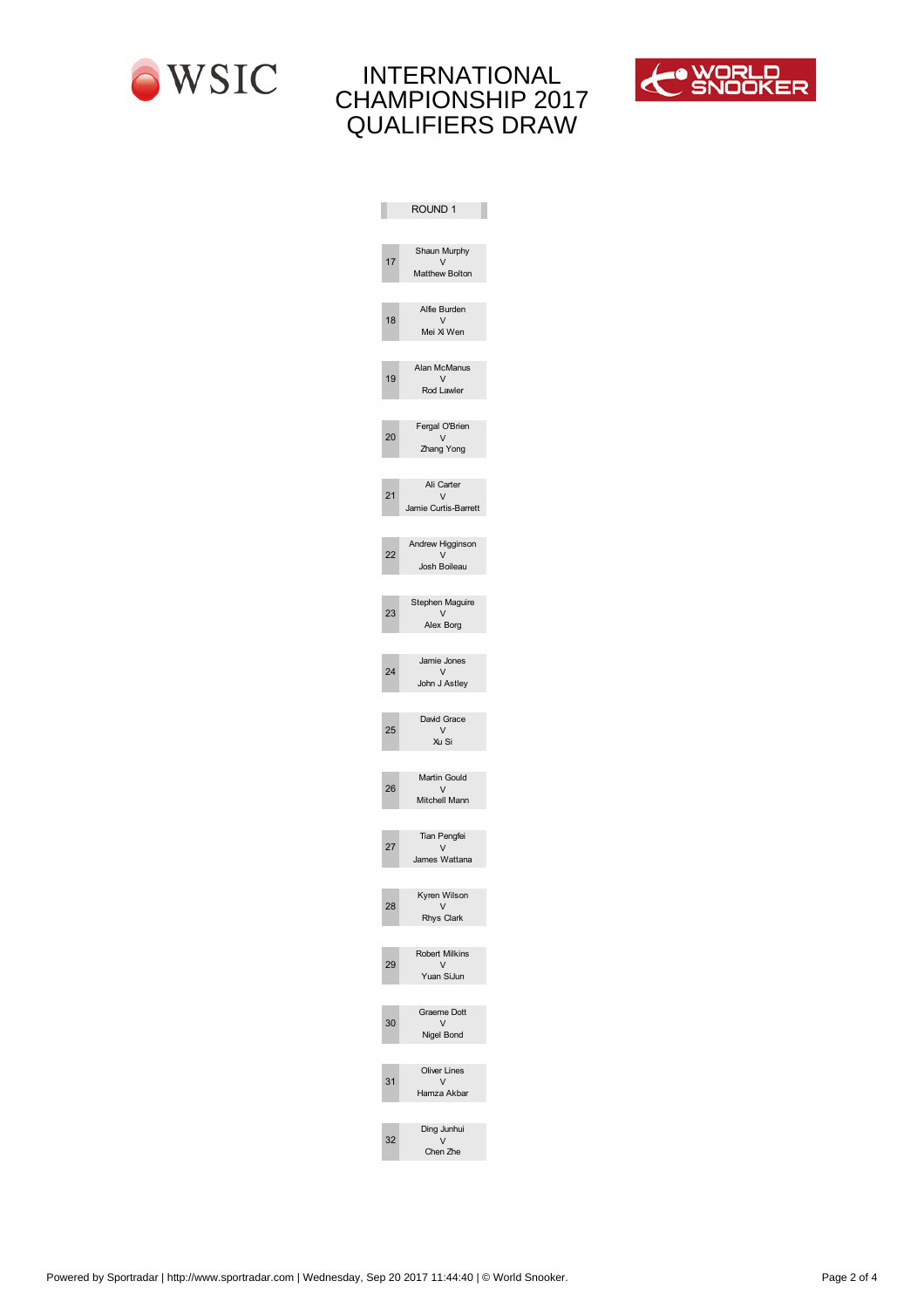



|                         | ROUND 1                          |
|-------------------------|----------------------------------|
|                         |                                  |
|                         | Judd Trump                       |
| 33                      | $\vee$<br>Chris Totten           |
|                         |                                  |
|                         | Daniel Wells                     |
| 3                       | $\vee$<br>lan Burns              |
|                         |                                  |
|                         | Zhou Yuelong                     |
| 35                      | V<br>Robin Hull                  |
|                         |                                  |
|                         | Jimmy Robertson                  |
| 36                      | $\vee$                           |
|                         | ichael Georgiou                  |
|                         | Liang Wenbo                      |
| 37                      | $\vee$                           |
|                         | Adam Duffy                       |
|                         |                                  |
| 38                      | Stuart Carrington<br>$\vee$      |
|                         | Lee Walker                       |
|                         |                                  |
| 39                      | David Gilbert<br>$\vee$          |
|                         | Liam Highfield                   |
|                         |                                  |
| 0                       | Li Hang<br>$\vee$                |
|                         | Soheil Vahedi                    |
|                         |                                  |
|                         | Rory cLeod                       |
| $\mathbf{1}$            | V<br>Ross uir                    |
|                         |                                  |
|                         | ark King                         |
| $\overline{\mathbf{c}}$ | $\vee$<br>Christopher Keogan     |
|                         |                                  |
|                         | atthew Stevens                   |
| 3                       | $\vee$                           |
|                         | Zhao Xintong                     |
|                         | ark Allen                        |
|                         | $\vee$                           |
|                         | Peter Lines                      |
|                         |                                  |
| 5                       | ike Dunn<br>$\vee$               |
|                         | artin O'Donnell                  |
|                         |                                  |
| 6                       | Anthony Hamilton<br>$\mathsf{V}$ |
|                         | Sanderson Lam                    |
|                         |                                  |
|                         | Hossein Vafaei                   |
| 7                       | V<br>Duane Jones                 |
|                         |                                  |
|                         | arco Fu                          |
| 8                       | V<br>Akani Songsermsawad         |